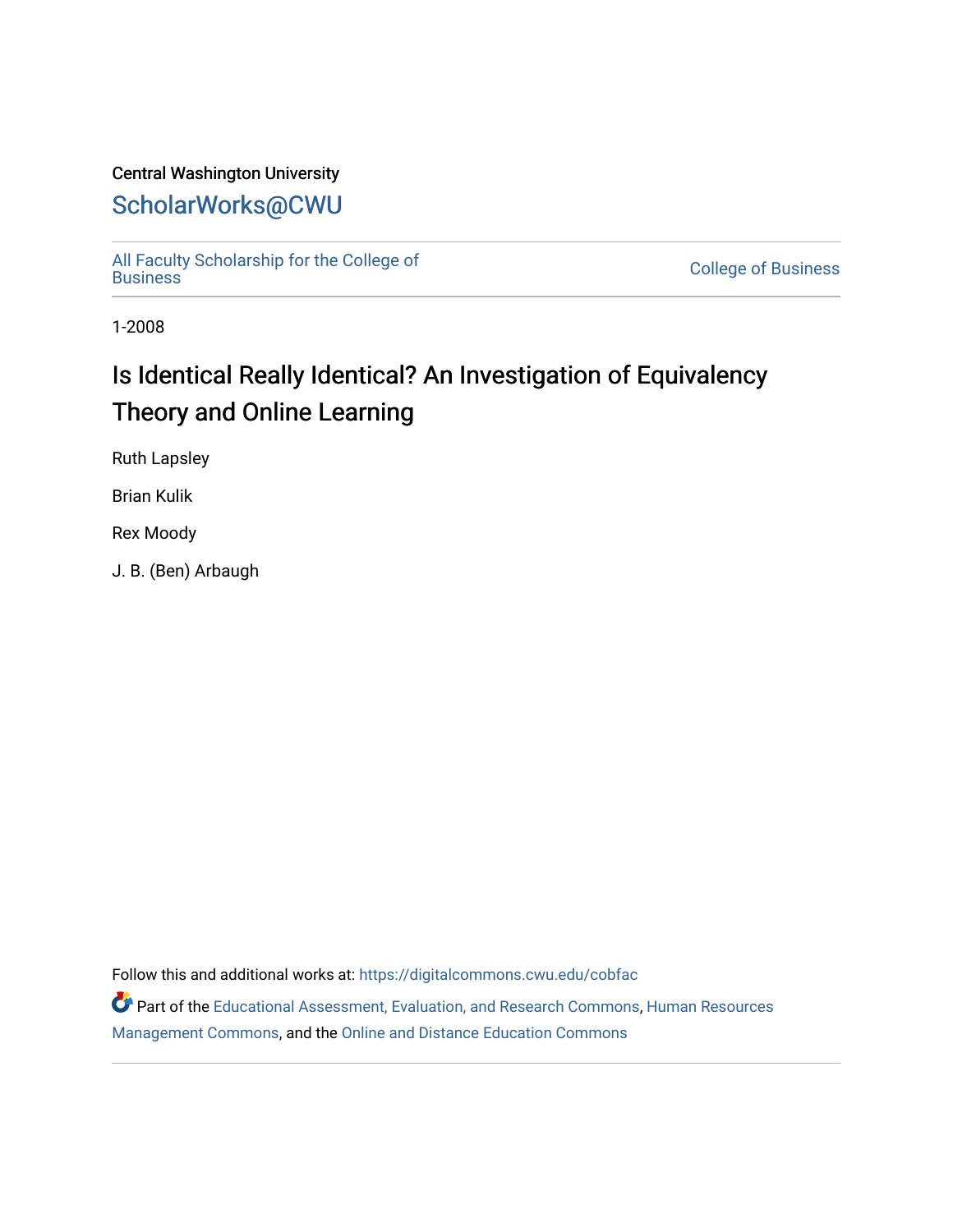## **Is Identical Really Identical? An Investigation of Equivalency Theory and Online Learning**

Ruth Lapsley, *Lewis-Clark State College* Brian Kulik, *Central Washington University* Rex Moody, *University of Colorado—Boulder* J. B. (Ben) Arbaugh, *University of Wisconsin Oshkosh*

### **Abstract**

This study investigates the validity of equivalency theory among 63 students by comparing two introductory upper-division human resource management courses: one taught online, the other in a traditional classroom. Commonalities included same term, same professor, and identical assignments/tests in the same order, thus allowing a direct comparison of course outcomes. MANCOVA results supported equivalency theory, and further suggest that the online learning pedagogy may be superior in its overall effect on student performance.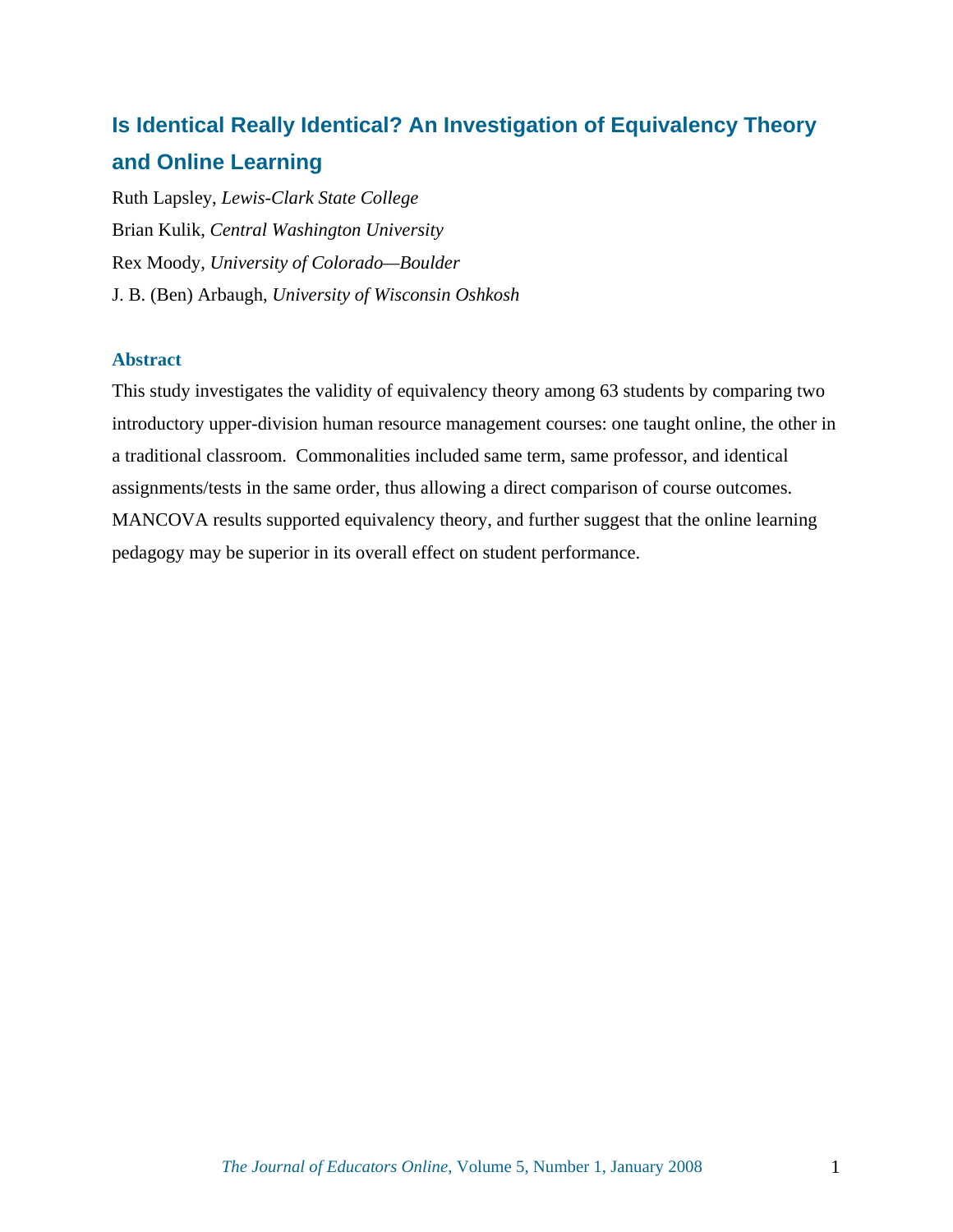#### **Introduction**

While there is emerging research suggesting that courses delivered online produce at least comparable learning outcomes relative to traditional classroom-based courses when using similar instructional methods (Sitzmann, Kraiger, Stewart, and Wisher, 2006), the extent to which this conclusion can be reached based upon evidence varies substantially within the management discipline. While subjects such as management science (Dellana, Collins, and West, 2000; McLaren, 2004), management information systems (Clouse and Evans, 2003; Piccoli, Ahmad, and Ives, 2001; Webb, Gill, and Poe, 2005), organizational behavior (Friday, Friday-Stroud, Green, and Hill, 2006; Meisel and Marx, 1999), and strategy (Arbaugh, 2000; Friday et al., 2006) have been subjects of "online vs. classroom" comparison studies, courses in the human resources discipline have yet to be extensively considered in this body of research.

Another concern regarding comparison studies of online and classroom-based learning is the focus of the analysis. While some of these studies consider student characteristics such as gender (Arbaugh, 2000; Friday et al., 2006) or learning style (Clouse and Evans, 2003) in their designs, in measuring course design characteristics they tend to focus almost exclusively on exam performance. Such a perspective is particularly problematic for the management discipline since these courses often use a variety of approaches in addition to exams to assess student learning (Bailey, Sass, Swiercz, Seal, and Kayes, 2005; Fornaciari and Dean, 2005; Williams, Duray, and Eddy, 2006). This suggests that the design of online courses within the management discipline should be considered more comprehensively in comparison studies. Simonson, Schlosser and Hanson (1999) offered an "equivalency theory," stating that courses should provide equivalent learning experiences for all students, regardless of the method of delivery (traditional classroom, interactive telecommunication systems, or online). For this study, two sections of an undergraduate course were offered during the same quarter by one professor using identical syllabi and assessment instruments. The two courses differed only in the presentation format: one was a traditional classroom with limited online exercises and one was entirely online. These increased experimental controls allow for a more rigorous testing of equivalency theory than previous studies have provided.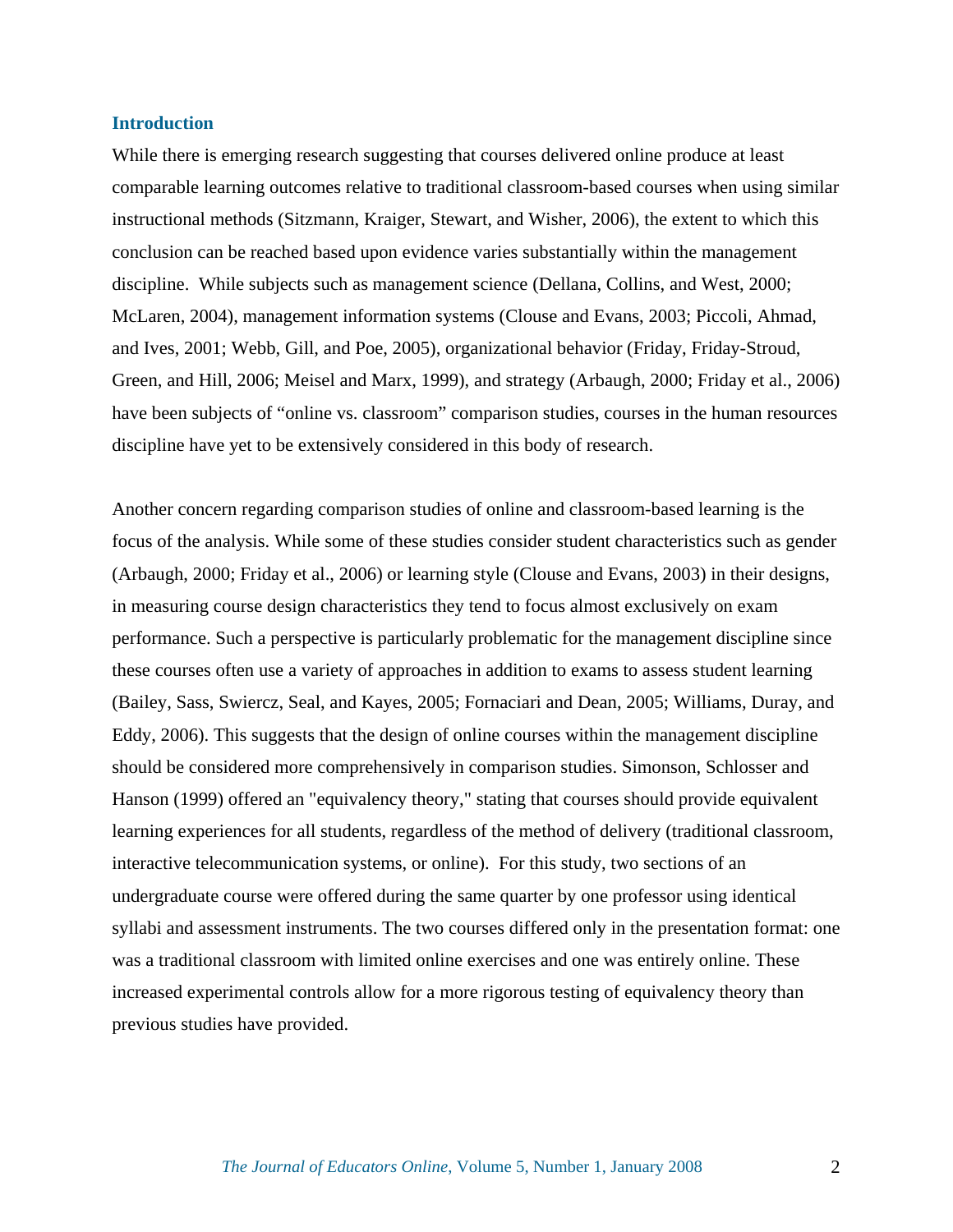#### **Equivalency Theory and Online Learning**

Simonson and colleagues (1999) developed equivalency theory as a means to integrate previous theories of distance education into a uniquely American perspective in light of recent advances in telecommunications technologies. The theory is intended to insure that distance education does not become an inferior form of education, and in fact may not even be a distinct field of education. Equivalency theory argues that the more equivalent the learning experiences of distance learners to that of local learners, the more equivalent the educational outcomes for all learners. Such an approach suggests that course designers create learning experiences of equivalent value for learners regardless of the course delivery medium, allowing that the experiences themselves could be different.

Recent discussions of equivalency theory have focused on how one establishes "equivalence." Watkins and Schlosser (2000) argued that equivalence should be determined based upon demonstrated learner accomplishment rather than instructional time-based criteria. Such an approach suggests the need to evaluate learner performance on similar types of assessments using a broader range of assessments than final exam scores, which tends to be the measure of choice in many "online vs. classroom" studies (Weber and Lennon, 2007). While recent comparison studies in business education have begun to compare other outcomes such as participation patterns, class projects, and overall course grade (Arbaugh, 2000; Friday et al., 2006; Weber and Lennon, 2007), the range of activities considered in such studies to date remains relatively limited. Therefore, it is the intent of this study is to examine the question whether online teaching is less, as, or more effective than traditional classroom teaching across a variety of assessment methods. To this end, a methodology to test equivalency theory is developed, and results are discussed in terms of their potential support of equivalency theory. Implications of the findings toward the further pursuit of equivalency theory relevance and usefulness are considered.

#### **Methodology**

Research testing the support of equivalency theory needs to move in the direction of increased experimental controls using appropriate subjects. Interpreting the equivalency guidelines of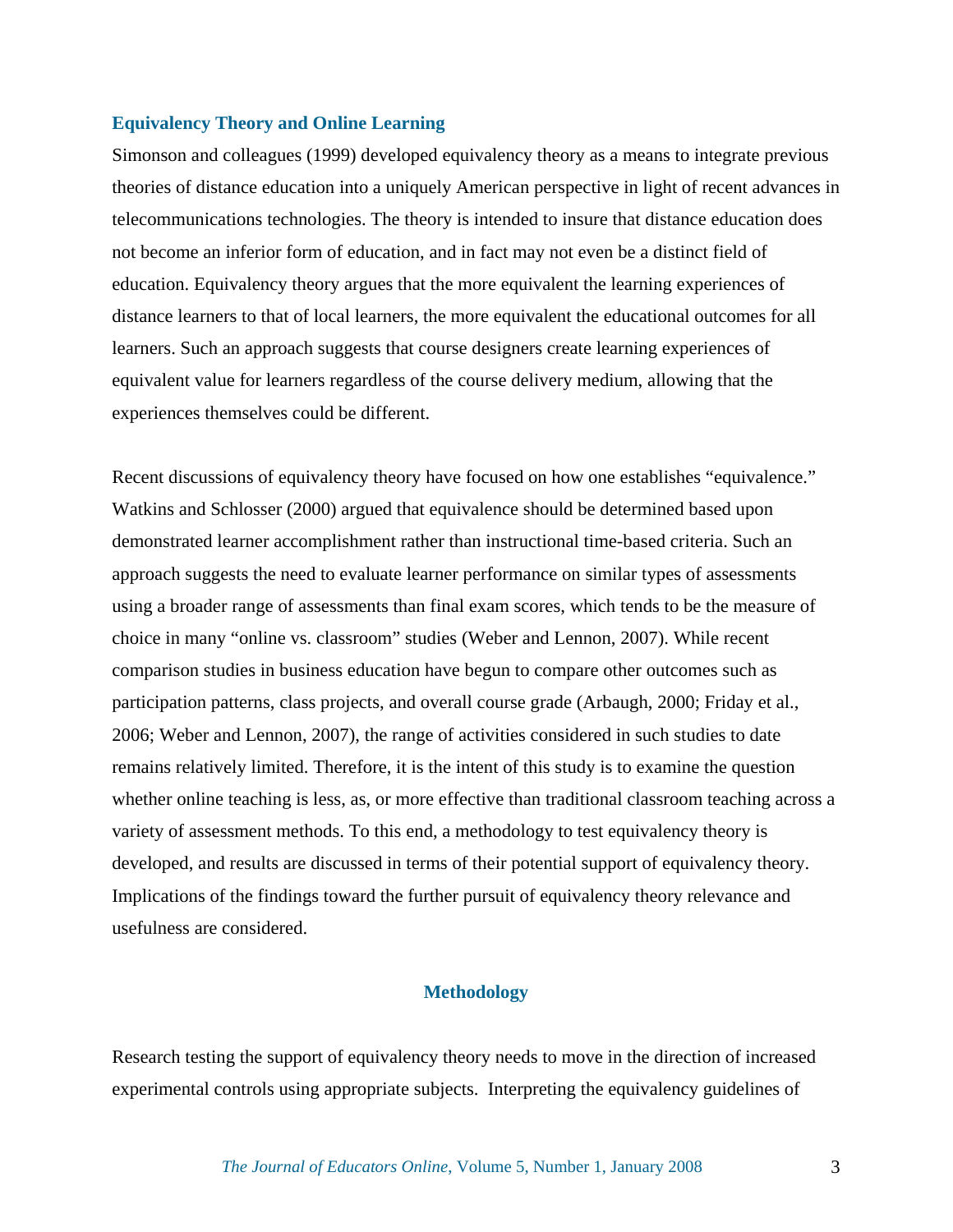Simonson and colleagues (1999), we incorporate the following controls on undergraduate subjects: two equivalent courses were administered at the same time by the same professor, with virtually the only difference being different pedagogy (one course was conducted entirely online, the other course was held in a traditional classroom). Thus, by presenting the same course material in the same order, with identical assignments, quiz questions, and final reports, student outcomes in the traditional course can be more rigorously compared to the learning experienced by the online students. The course used in this study was "Management of Human Resources," an introductory class designed to familiarize students with various aspects of the HR discipline. This junior-level course covers the basics of human resource management including definitions, current practices, and a review of HR laws.

The online course used in this study was developed to meet students' demands for a course with greater time flexibility at a branch campus approximately 100 miles from the main campus of a university located in the northwestern United States. Most of the online students were transfer students with an associate's degree from a community college where many of the courses are offered online. The professor who administered both the traditional and online courses had taught both types of courses numerous times, however, this was the first time the professor taught two sections of the same course, during the same quarter, using different delivery methods.

Prior to accepting the task of teaching the web-based course, the professor had chosen to modify the traditional course to accommodate a different textbook with more web resources for students and more exercises and problems at the end of each chapter. Therefore, a new online-savvy textbook was used for both the online and traditional classroom courses. The syllabi for the courses were essentially identical, except that the syllabus for the online course contained information on how to access the course management system, Blackboard™, and listed deadlines for completing each online quiz or problem. Both syllabi stated, for instance, that Chapters 1 and 2 would be covered in Week 1. While the traditional classroom students had to attend classes and participate in Chapter 1 and 2 discussions on Tuesday and Thursday, the online students were required to participate in an online asynchronous discussion involving Chapter 1 and 2 materials, responding no later than Sunday midnight. Three different types of instruments were used to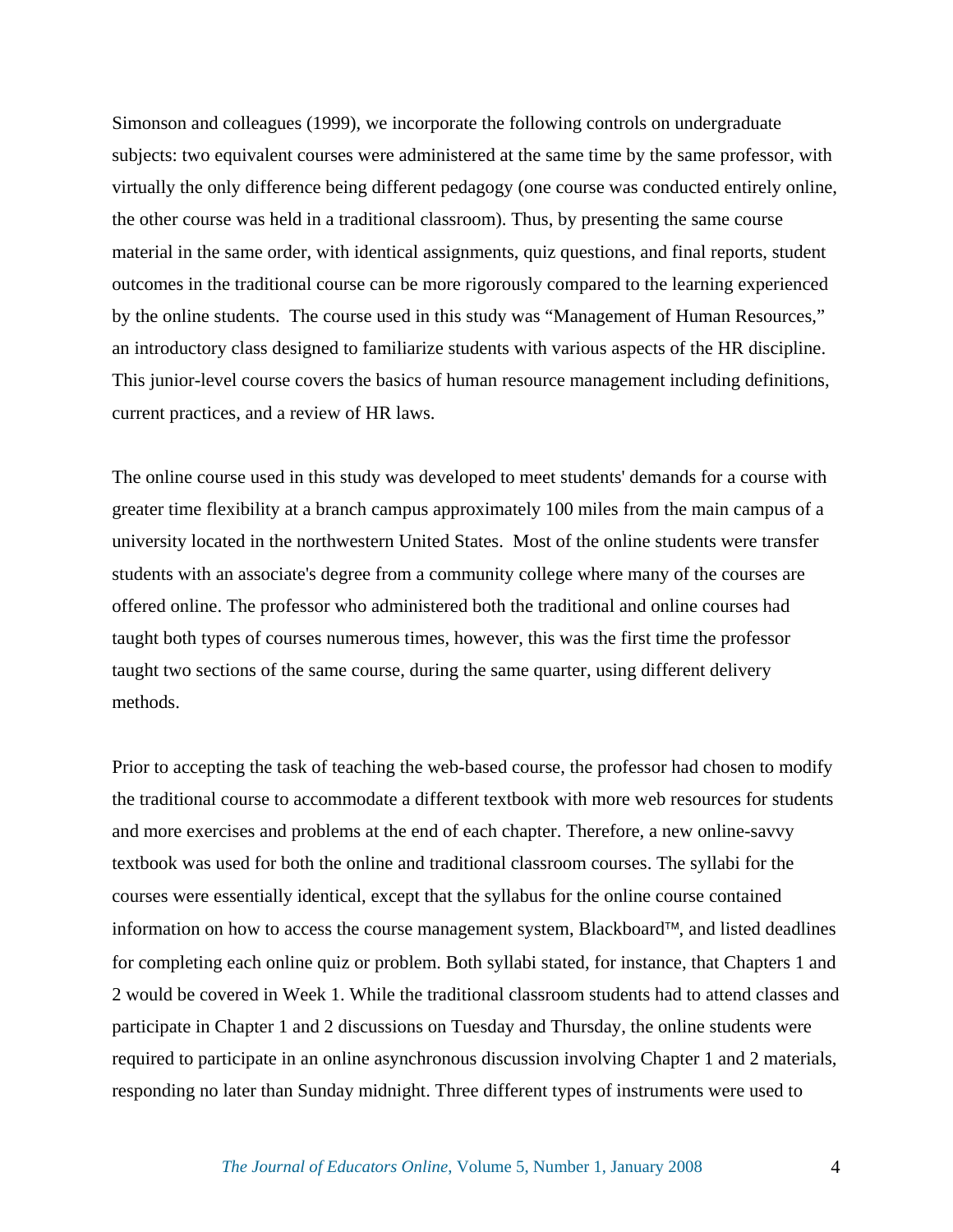assess student learning in both sections of the junior-level, introductory human resource management course: chapter quizzes, online discussions, and written reports.

The traditional classroom pedagogy consisted of lectures and in-class discussions, with homework from the end-of-chapter exercises and problems. The online classroom pedagogy differed in that online students didn't hear lectures and in lieu of homework were required to participate in online threaded discussions centered on the same end-of-chapter exercises and problems as the classroom students. Students in both courses had access to Blackboard™ and were encouraged to take online practice quizzes (in Blackboard™) supplied by the textbook publisher. Practice quizzes were in the same multiple choice format as the graded quizzes for both classes. To familiarize the traditional classroom students with the Blackboard™ system, they were required to attend a seminar in a computer lab where they were guided through the software and then required to participate in a trial online threaded discussion. In contrast, the online students were required to have some familiarity with computers prior to registering for the class; therefore, no such lab training was offered them.

The 37 students enrolled in the classroom section of the course were mostly traditional, residential undergraduate college students at the main campus. The 26 students in the online course were geographically distant so never met the professor face-to-face; contact was limited to e-mail, online discussions, and occasional phone calls from students to the professor. These students were mostly non-traditional, with many of them working full-time and taking the course due to its time flexibility (as self-reported in their introductory online discussions). The course initially contained 28 students but one dropped due to personal time constraints, while one other dropped the course due to lack of computer skills.

The students from the two courses can be compared on a number of demographic variables to determine how the two samples differed. For each individual the variables included grade point average, credits earned to date, and age. All variables were measured at the start of the class. Other variables included number of credits taken during the same quarter as the test class, sex, and whether the student was a business major or not. Results from either t-tests or chi-square tests, depending on the level of data contained in the variable being tested, are shown in Tables 1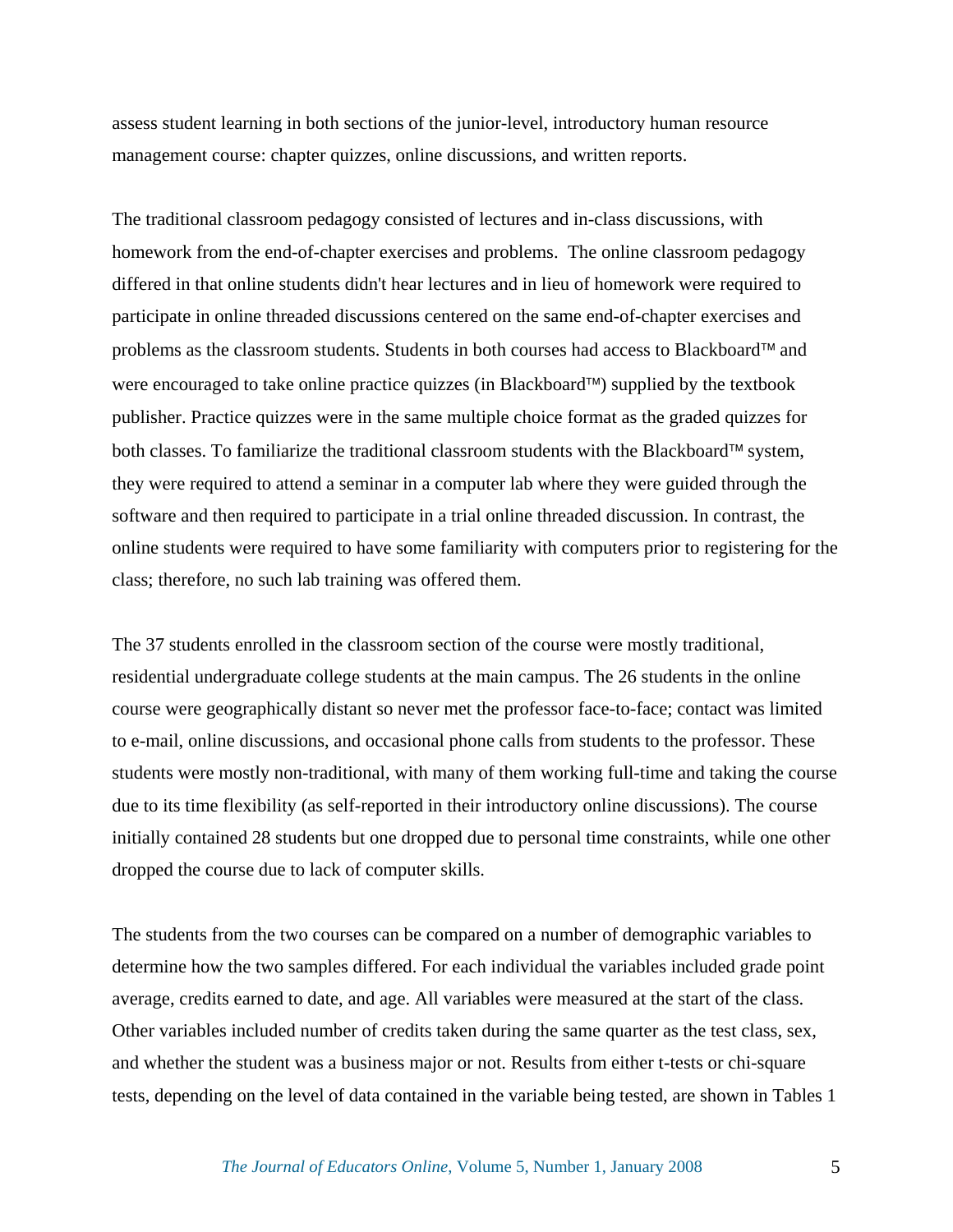and 2. All data for these tests were collected from university student records. Based on the tests, a number of significant demographic differences exist between the two classes. The students in the online course, in general, had higher grade point averages, were older, took fewer credits during the same term, and were more likely to be business majors. There were no significant differences in the students from the two classes in terms of credits earned to date and sex.

| <b>Variable</b>         | <b>Class Type</b> | N  | <b>Mean</b> | Std. Dev. | t        | Sig. |
|-------------------------|-------------------|----|-------------|-----------|----------|------|
| GPA when class started  | Traditional       | 34 | 2.67        | .55       |          |      |
|                         | Online            | 24 | 3.06        | .48       | $-2.823$ | .007 |
| Credits earned to date  | Traditional       | 37 | 131.16      | 28.51     |          |      |
|                         | Online            | 26 | 137.81      | 23.02     | $-.984$  | .329 |
| Age in Years            | Traditional       | 37 | 22.62       | 1.72      |          |      |
|                         | Online            | 26 | 28.88       | 7.11      | $-4.404$ | .000 |
| Number of credits taken | Traditional       | 37 | 15.05       | 1.96      |          |      |
| during term of class    | Online            | 26 | 12.42       | 3.95      | $-3.136$ | .004 |

#### **TABLE 1: Comparison of Ratio-level Demographic Variables by Class**

#### **TABLE 2: Comparison of Nominal-level Demographic Variables by Class**

| <b>Class Type</b> | <b>Variable Counts and Percentages</b> |             | Chi-          | d.f. | Sig. |
|-------------------|----------------------------------------|-------------|---------------|------|------|
|                   |                                        |             | <b>Square</b> |      |      |
|                   | <b>Business Major</b>                  | Other Major |               |      |      |
| Traditional       | 9                                      | 28          |               |      |      |
|                   | 24.3%                                  | 75.7%       | 17.01         | 1    | .000 |
| Online            | 20                                     | 6           |               |      |      |
|                   | 76.9%                                  | 23.1%       |               |      |      |
|                   | Female                                 | Male        |               |      |      |
| Traditional       | 16                                     | 21          |               |      |      |
|                   | 43.2%                                  | 56.8%       | .688          | 1    | .407 |
| Online            | 14                                     | 12          |               |      |      |
|                   | 53.8%                                  | 46.2%       |               |      |      |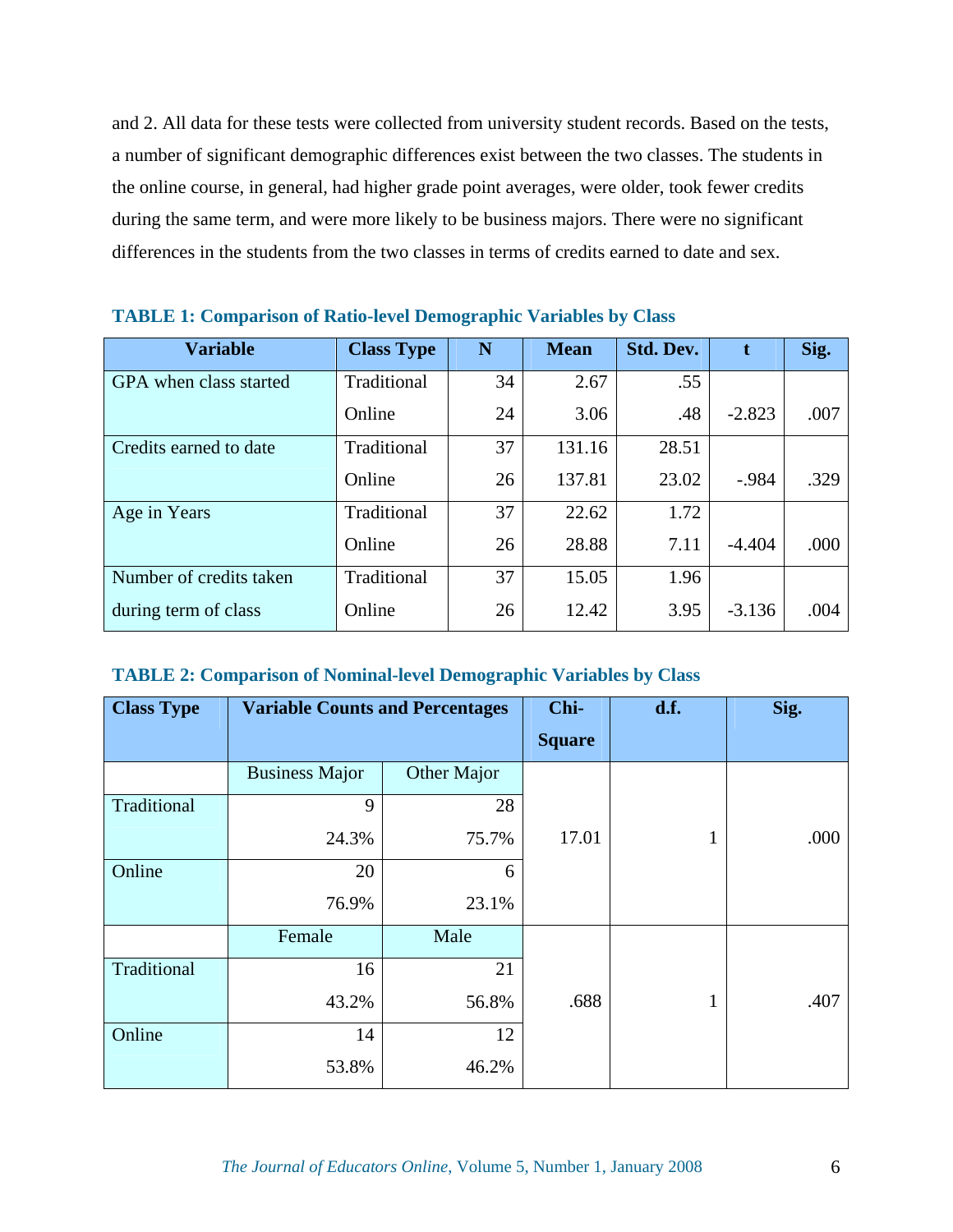All students in both versions of the course were required to complete 16 quizzes, each consisting of 15 multiple-choice questions, one per textbook chapter; the quiz questions for each chapter were identical and presented in the same order for both courses. The traditional students were given 14 of the quizzes in class via traditional paper and pencil methods; they were required to complete two of the quizzes online on a computer of their choice, outside of the classroom, on their own time. These two online quizzes were required so traditional classroom students would receive some exposure to the online learning environment, a format they might encounter in future courses. Their first online quiz (Chapter 16, Global Issues) followed a typical lecture on the associated course material, and students had access to on-campus computer labs immediately following the lecture, although most preferred to take the quiz later. For the second quiz (Chapter 11, Benefits), the students were asked to read the chapter and complete the quiz on their own. The professor was available during normal office hours to answer any questions these traditional classroom students might have, but no students sought assistance with the subject matter.

For the online course students, quizzes for each chapter were available on a one-time basis with a 25-minute time limit (same timeframe allowed the traditional students), and each 15-question quiz was to be completed during the week shown in the syllabus. Access to the quiz was denied after the one-week timeframe that corresponded to the traditional classroom's week. The online students had access to the professor via e-mail and phone, but few chose to use these methods. This study compares the results of the two classes' online quizzes since these were identical experiences for both groups, except the traditional classroom students had a typical lecture prior to the first online quiz and were given limited guidance prior to the second online quiz.

Online threaded discussions provided a means for the online students to exchange ideas, taking the place of the in-class discussions and homework. Students were to submit a response to an end-of-chapter exercise or question that could be read and commented on by other class participants in asynchronous time. A rubric was used to rate the responses, with points associated with various types of responses: low points were given to mere opinions, higher points were given when students related their answers to the textbook material, and the highest points rewarded students who not only related responses to the text but also incorporated additional information from websites or from speaking with professionals. The rubric was attached to the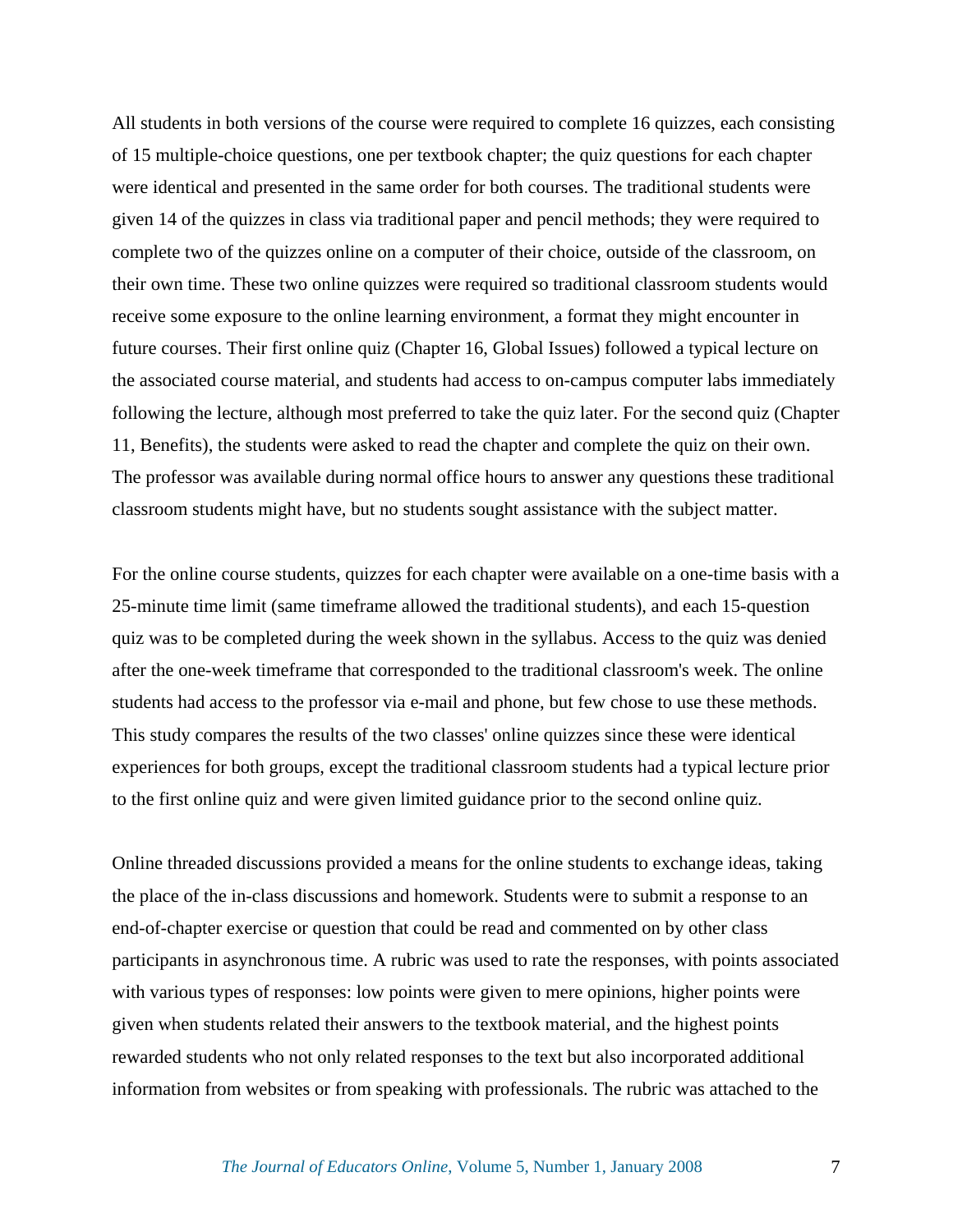syllabus and readily available to students in both the online course and the traditional classroom course. While the online course students were required to respond to thirteen online threaded discussion questions, the traditional classroom students were only asked to respond to three; the other questions and exercises were part of typical classroom discussions. Both classes responded to identical threaded discussion problems from chapters 5, 7 and 11, and both classes had the same time restrictions placed on them for responses. Grades for these three discussion questions are compared since they are common elements for both classes, although students would have acquired the information differently (in-class discussion versus self-learning).

As the final assessment piece for the course, each student in each course section was required to submit a written report, due the last week of class. Students in both sections of the course were given the option of e-mailing the reports to the professor or handing in a hard copy. All reports were graded from hard copies; those e-mailed to the professor were printed out prior to grading. The same grading rubric attached to both syllabi was used for all grading. Report requirements were described in depth in syllabi for both sections; verbal class discussion of the reports in the traditional classroom was minimal, with students being referred to the syllabus for additional information. Approximately equal numbers of students from both classes required additional explanation of the report requirements--primarily via e-mail and telephone.

#### **Results**

Table 3 shows means, standard deviations, and cell sizes for the student scores on the common quizzes, online discussions, and final reports for both the traditional classroom and the online courses. The much larger standard deviations shown for all the assessment tools for the traditional classroom are likely due to the scores of "zero" received by some students for the threaded discussions and quizzes--they apparently "forgot" or chose not to access the online quizzes and discussions prior to the deadline. In one instance, a student from the traditional classroom completed the course, but completed only one of the common assignments used in this study. This student's scores were removed from the analysis with no substantial change to the study's results. Except for this one case, the zero scores students received are random across various students, with no discernable pattern of when they appear; hence, these scores were not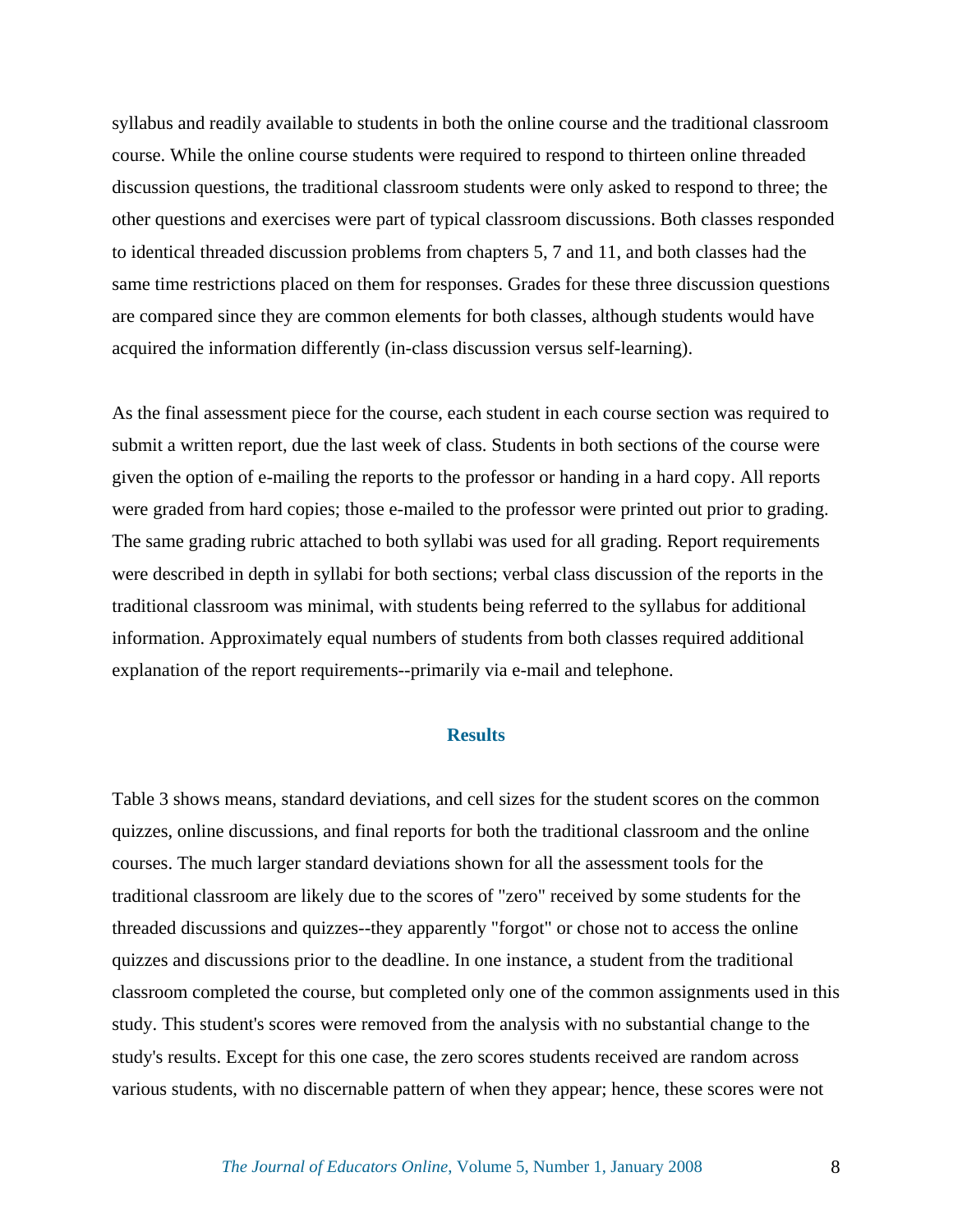removed as outliers because they were considered to represent the performance of the traditional classroom course as a whole. Table 4 is a correlation matrix that includes all continuous (ratio) dependent variables used in the study.

| Type of       |             | Online    | Online    | Online       | Online      | Online      | Written   | Overall    |
|---------------|-------------|-----------|-----------|--------------|-------------|-------------|-----------|------------|
| class         |             | quiz for  | quiz for  | discussion   | discussion  | discussion  | report    | <b>GPA</b> |
|               |             | chapter   | chapter   | for          | for         | for         | (100)     | (4.00)     |
|               |             | 16        | 11        | chapter 5    | chapter 7   | chapter     | points    | possible)  |
|               |             | (15)      | (15)      | $(20$ points | (20 points) | 11          | possible) |            |
|               |             | points    | points    | possible)    | possible)   | (20 points) |           |            |
|               |             | possible) | possible) |              |             | possible)   |           |            |
| Traditional   | Mean        | 10.38     | 9.86      | 15.81        | 17.08       | 16.30       | 90.95     | 2.726      |
| classroom     | $\mathbf N$ | 37        | 37        | 37           | 37          | 37          | 37        | 37         |
| course        | Std.        | 4.016     | 4.547     | 5.792        | 6.175       | 6.476       | 17.010    | .508       |
|               | Dev.        |           |           |              |             |             |           |            |
| Online        | Mean        | 11.65     | 13.65     | 18.81        | 19.04       | 18.77       | 94.19     | 3.171      |
| course        | ${\bf N}$   | 26        | 26        | 26           | 26          | 26          | 26        | 26         |
|               | Std.        | 1.056     | 1.263     | 1.550        | 1.371       | 4.072       | 6.099     | .368       |
|               | Dev.        |           |           |              |             |             |           |            |
| <b>Totals</b> | Mean        | 10.90     | 11.43     | 17.05        | 17.89       | 17.32       | 92.29     | 2.910      |
| (combined)    | $\mathbf N$ | 63        | 63        | 63           | 63          | 63          | 63        | 63         |
|               | Std.        | 3.196     | 4.023     | 4.760        | 4.883       | 5.705       | 13.623    | .503       |
|               | Dev.        |           |           |              |             |             |           |            |

**TABLE 3: Assessment Method Means by Class**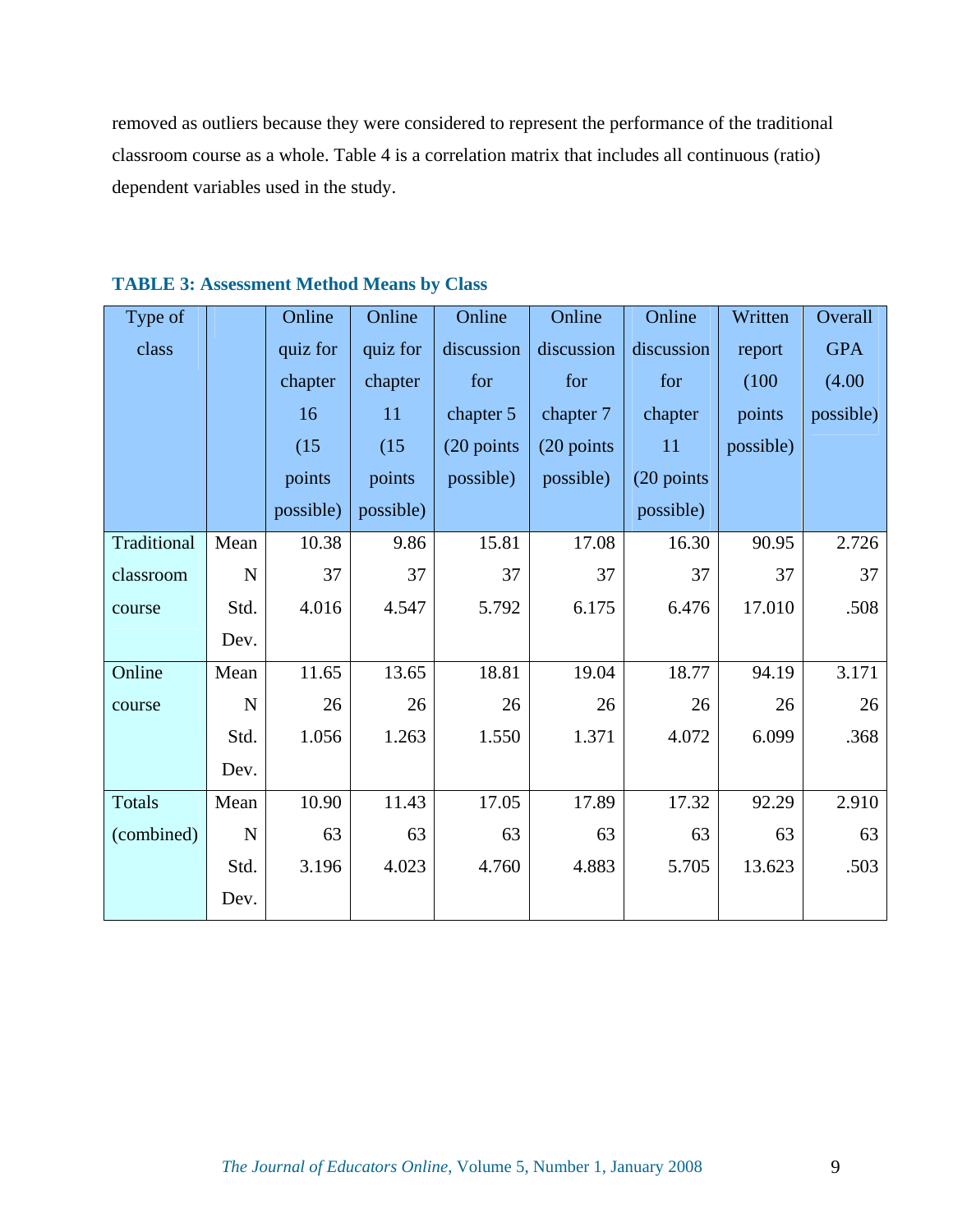|                    | Online       | Online       | Online         | Online         | Online       | Written      |
|--------------------|--------------|--------------|----------------|----------------|--------------|--------------|
|                    | quiz for     | quiz for     | threaded       | threaded       | threaded     | report       |
|                    | chapter 16   | chapter      | discussion for | discussion     | discussion   |              |
|                    |              | 11           | chapter 5      | for chapter    | for chapter  |              |
|                    |              |              |                | $\overline{7}$ | 11           |              |
| Online quiz        |              |              |                |                |              |              |
| for chapter 16     | $\mathbf{1}$ |              |                |                |              |              |
| Online quiz        |              |              |                |                |              |              |
| for chapter 11     | .454**       | $\mathbf{1}$ |                |                |              |              |
| Online             |              |              |                |                |              |              |
| threaded           | $.305*$      | .136         | $\mathbf{1}$   |                |              |              |
| discussion for     |              |              |                |                |              |              |
| chapter 5          |              |              |                |                |              |              |
| Online             |              |              |                |                |              |              |
| threaded           | .287*        | $.285*$      | .475**         | $\mathbf{1}$   |              |              |
| discussion for     |              |              |                |                |              |              |
| chapter 7          |              |              |                |                |              |              |
| Online             |              |              |                |                |              |              |
| threaded           | $.420**$     | .548**       | 365**          | .220           | $\mathbf{1}$ |              |
| discussion for     |              |              |                |                |              |              |
| chapter 11         |              |              |                |                |              |              |
| Written report     |              |              |                |                |              |              |
|                    | $.415**$     | .368**       | .068           | .534**         | .358**       | $\mathbf{1}$ |
| <b>Overall GPA</b> |              |              |                |                |              |              |
|                    | $.317*$      | 505**        | 425**          | 356**          | 343**        | $.271*$      |

## **TABLE 4: Correlation Matrix of Assessment Instruments**

 $*$  = correlations sig. at .05 level

\*\* = correlations sig. at .01 level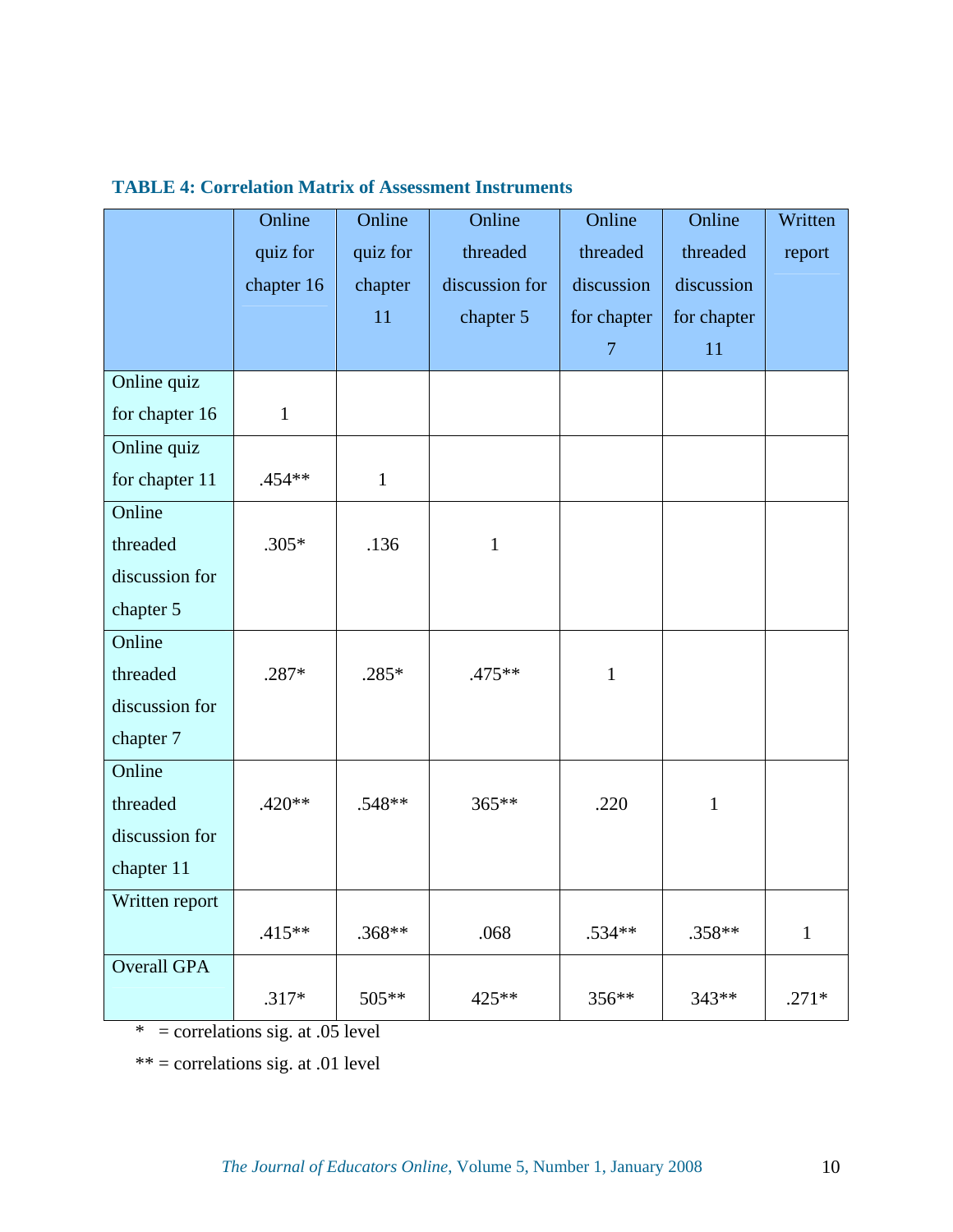| Source                     | Sum of  | df | F      | Sig. |
|----------------------------|---------|----|--------|------|
|                            | Sqs.    |    |        |      |
| Online quiz for chapter 16 | 24.841  | 1  | 2.490  | .120 |
| Online quiz for chapter 11 | 219.220 | 1  | 17.052 | .000 |
| Online threaded discussion |         |    |        |      |
| for chapter 5              | 137.143 | 1  | 6.599  | .013 |
| Online threaded discussion |         |    |        |      |
| for chapter 7              | 58.504  | 1  | 2.514  | .118 |
| Online threaded discussion |         |    |        |      |
| for chapter 11             | 93.306  | 1  | 2.958  | .091 |
| Written report             | 160.927 |    | .865   | .356 |

**TABLE 5: Univariate Results with Class (only) as Independent Factor** 

The findings were initially surprising; it was expected that students in the traditional classroom course would perform better on the quizzes than students in the online course. Often professors emphasize material that will be tested, and students have the opportunity to ask questions and to observe the professor's personal style including verbiage from classroom lectures often used in test question development. One possible explanation for the higher performance of the online class is that these students were more experienced in taking quizzes electronically, but this only explains the observed disparity for the two same-format quizzes. Another possible explanation is that students in the online class were, on average, better students by mere chance. That does not explain, however, why the online students' performances were superior. Their presumed "lower quality" pedagogy, with considerably less faculty interaction, should have systematically resulted in inferior online performances as they proceeded through their mostly online programs.

It was also initially presumed that the traditional classroom students would exhibit poorer performance in their online threaded discussions when compared to the online course students. However, the results showed that the only threaded discussion that was significantly different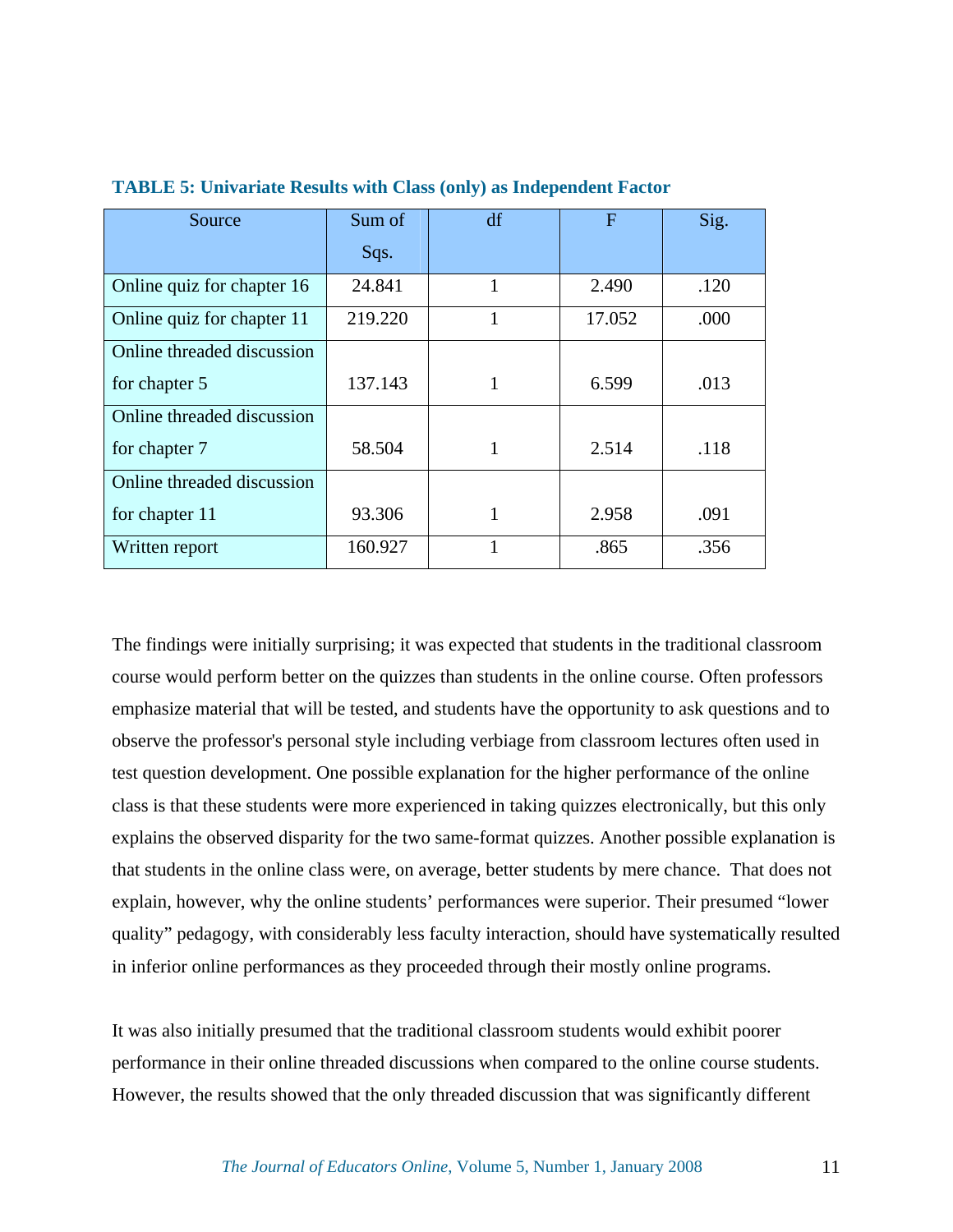between classes was the first threaded discussion the traditional classroom students participated in. An identical rubric for grading the threaded discussions was included in both courses' syllabi, so students knew exactly how their participation would be graded. It is likely that the traditional classroom students weren't as experienced in the threaded discussion format; but after the first discussion, they were participating at a level equal to the online course.

For the students' final reports, it was anticipated there would be no difference between the two course formats because both the traditional and online students had extensive experience through other courses in report writing. All the students were required to turn in a report showing indepth research on a single topic from the class material (their choice of topic). As anticipated, univariate testing showed no difference between the two courses.

During the initial analysis, the effect of individual differences on scoring outcomes was not considered. To test the effects of individual differences, a second multivariate test was run, adding demographic variables discussed in the method section for which there were significant differences between the two classes as covariates. These included grade point average, age, number of credits taken during the same term, and whether or not the student was a business major. When the demographic variables were added to the model as covariates, the class variable (traditional classroom course versus online course) was no longer significant (Wilks' Lambda=.792, F=2.01,  $p > .05$ ), and the only demographic variable that was significant was grade point average (GPA) (Wilks' Lambda=.702, F=3.26, p<.05). The univariate results revealed that student GPAs influenced two of the six dependent variables: online quiz 11 and online discussion 5 (see Tables 6 and 7). These results indicated that individual student differences may account for any differences between the two classes. When the GPA effect was controlled, the course delivery method did not seem to affect student outcomes. Thus, equivalency theory is supported by the results – or is it?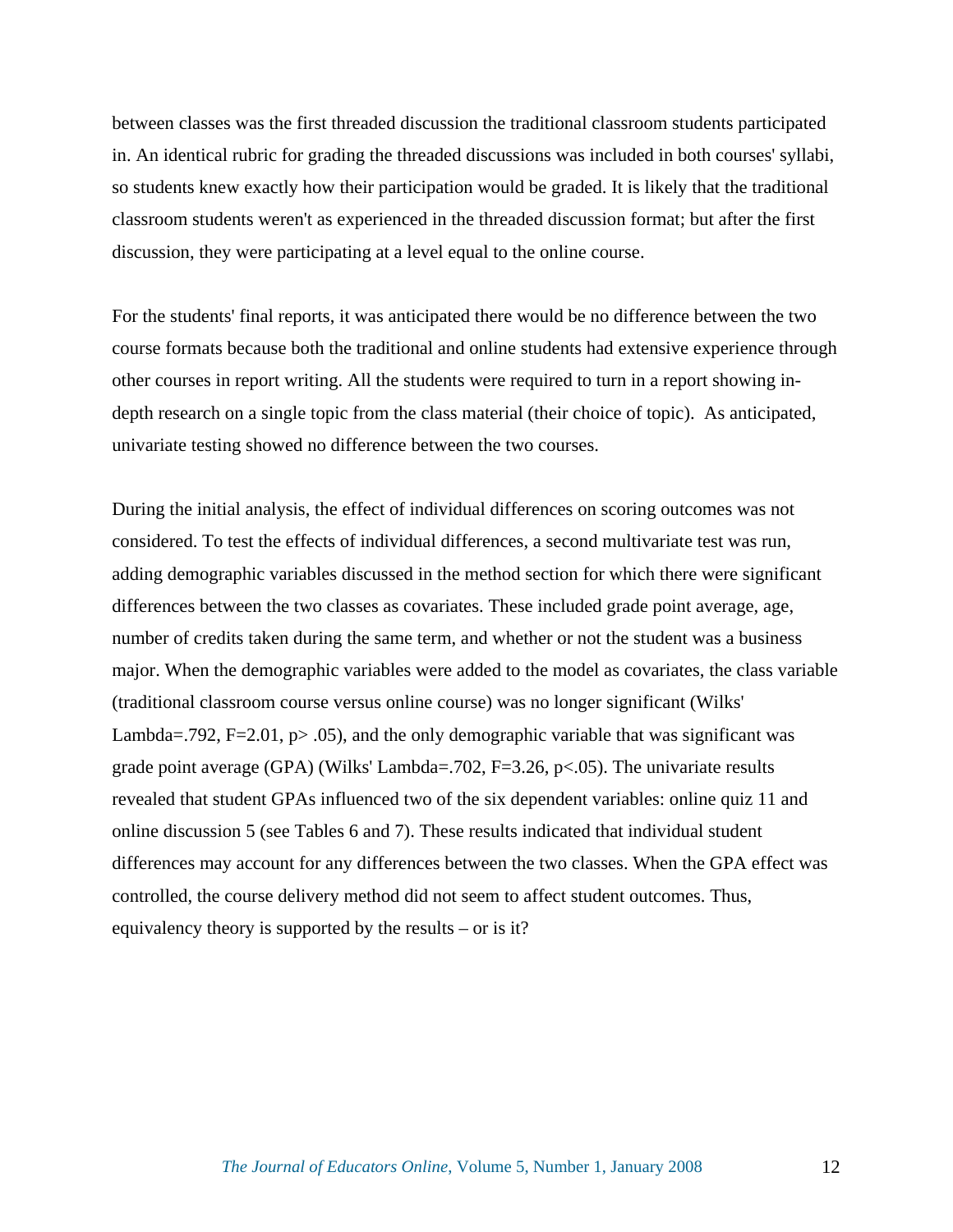## **TABLE 6: Univariate results with class as independent factor and demographic variables**

## **as covariates**

*Results related to class* 

| Source                         | Sum of Sqs. | df | F     | Sig. |
|--------------------------------|-------------|----|-------|------|
| Online quiz for chapter 16     | 9.656       |    | .958  | .332 |
| Online quiz for chapter 11     | 96.161      |    | 7.650 | .008 |
| Online threaded discussion for |             |    |       |      |
| chapter 5                      | 50.679      | 1  | 2.436 | .125 |
| Online threaded discussion for |             |    |       |      |
| chapter 7                      | 16.975      | 1  | .691  | .410 |
| Online threaded discussion for |             |    |       |      |
| chapter 11                     | 106.438     |    | 3.329 | .074 |
| Written report                 | 13.690      |    | .068  | .796 |

## **TABLE 7: Univariate results with class as independent factor and demographic variables**

#### **as covariates**

*Results related to GPA*

| Source                         | Sum of Sqs. | df           | F     | Sig. |
|--------------------------------|-------------|--------------|-------|------|
| Online quiz for chapter 16     | 39.152      |              | 3.884 | .054 |
| Online quiz for chapter 11     | 110.114     |              | 8.760 | .005 |
| Online threaded discussion for |             |              |       |      |
| chapter 5                      | 130.668     | 1            | 6.280 | .015 |
| Online threaded discussion for |             |              |       |      |
| chapter 7                      | 20.530      | 1            | .836  | .365 |
| Online threaded discussion for |             |              |       |      |
| chapter 11                     | 121.117     | $\mathbf{1}$ | 3.788 | .057 |
| Written report                 | 91.415      |              | .452  | .504 |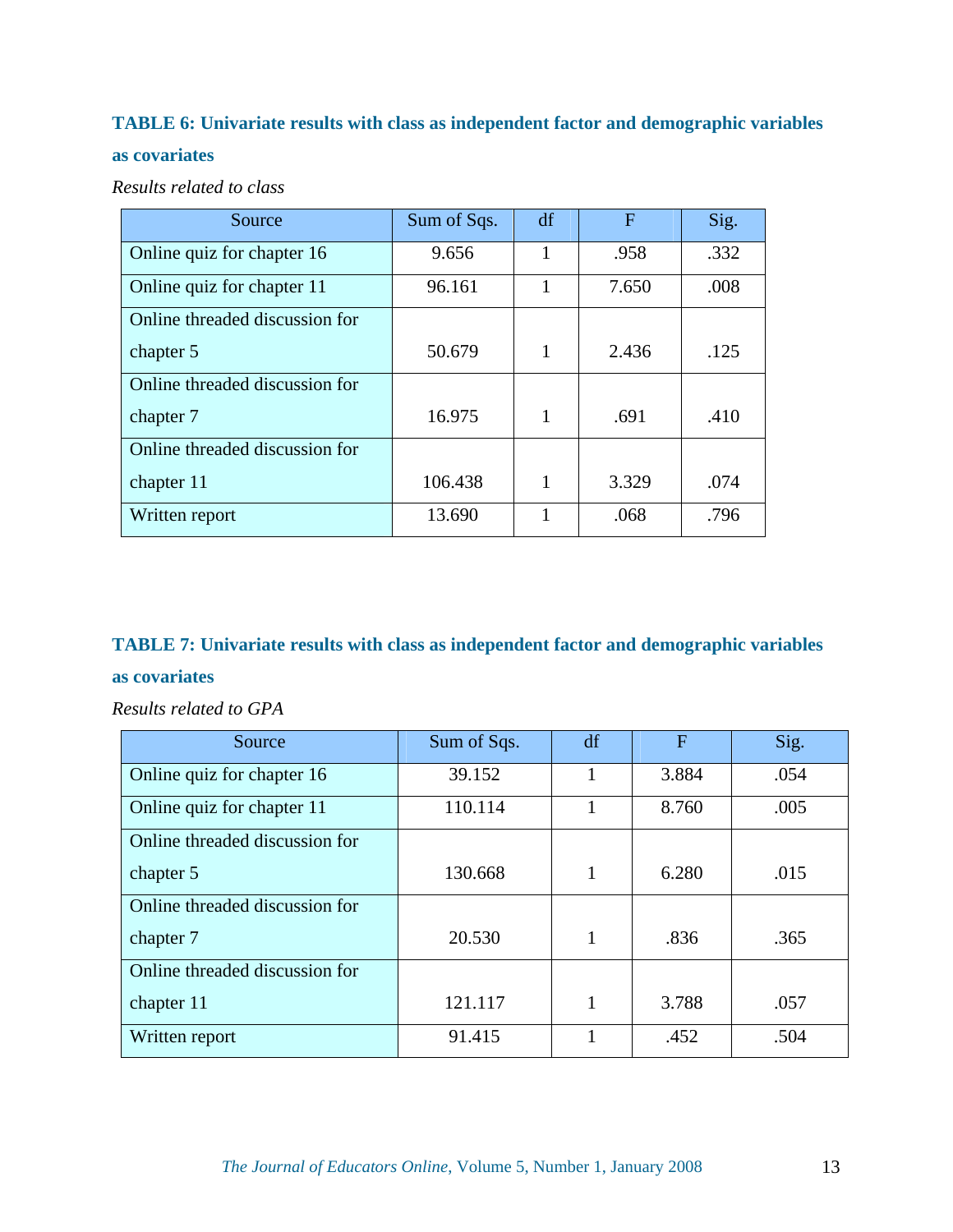#### **Discussion and Conclusion**

At a time when many institutions are turning to online delivery of courses, it is important to know if students are in fact gaining knowledge equivalent to traditional classrooms through online medium. According to Simonson and colleagues (1999), one of the key elements in equivalency theory is "equivalency," or the design of learning environments that provides equal experiences for all students, regardless of delivery medium. This research suggests that there are no apparent differences between traditional undergraduate classrooms and online education, at least after GPA is controlled, thereby supporting equivalency theory. Students in the traditional classroom appear to be conditioned to hearing information from the professor and need this audio delivery prior to taking quizzes. When this accustomed format is followed prior to taking an online quiz, the students perform equivalent to the online students, but in the absence of a typical lecture, the traditional students have more difficulty with an online quiz. When overall college GPA is taken into account, both teaching modes also appear to provide students with an equal basis for performance on the online threaded discussions and written reports.

But why does GPA need to be controlled for in the first place in order to arrive at support of equivalency theory? Why did the students, on average, perform better while in online programs? Is it possible that, in a way similar to Chandler's (1962) explanation of the superiority of the divisional form of (large) organizations, that the participants involved in online coursework feel more of a sense of responsibility for their work and learning?

Additionally, evolutionary dynamics may be present. It may be that only diligent, conscientious students are able to survive through an online program, while others self-select out of that environment, as did one of the initially enrolled online students involved in this study. Onlineprogram students who survive the more responsible format may develop better self-directed study and learning habits than traditional students. Thus, while equivalency theory may hold for the class-by-class level of analysis, there may be benefits to online learning at the program level of analysis. Students surviving online programs may in fact have obtained a more effective education overall than traditionally educated students.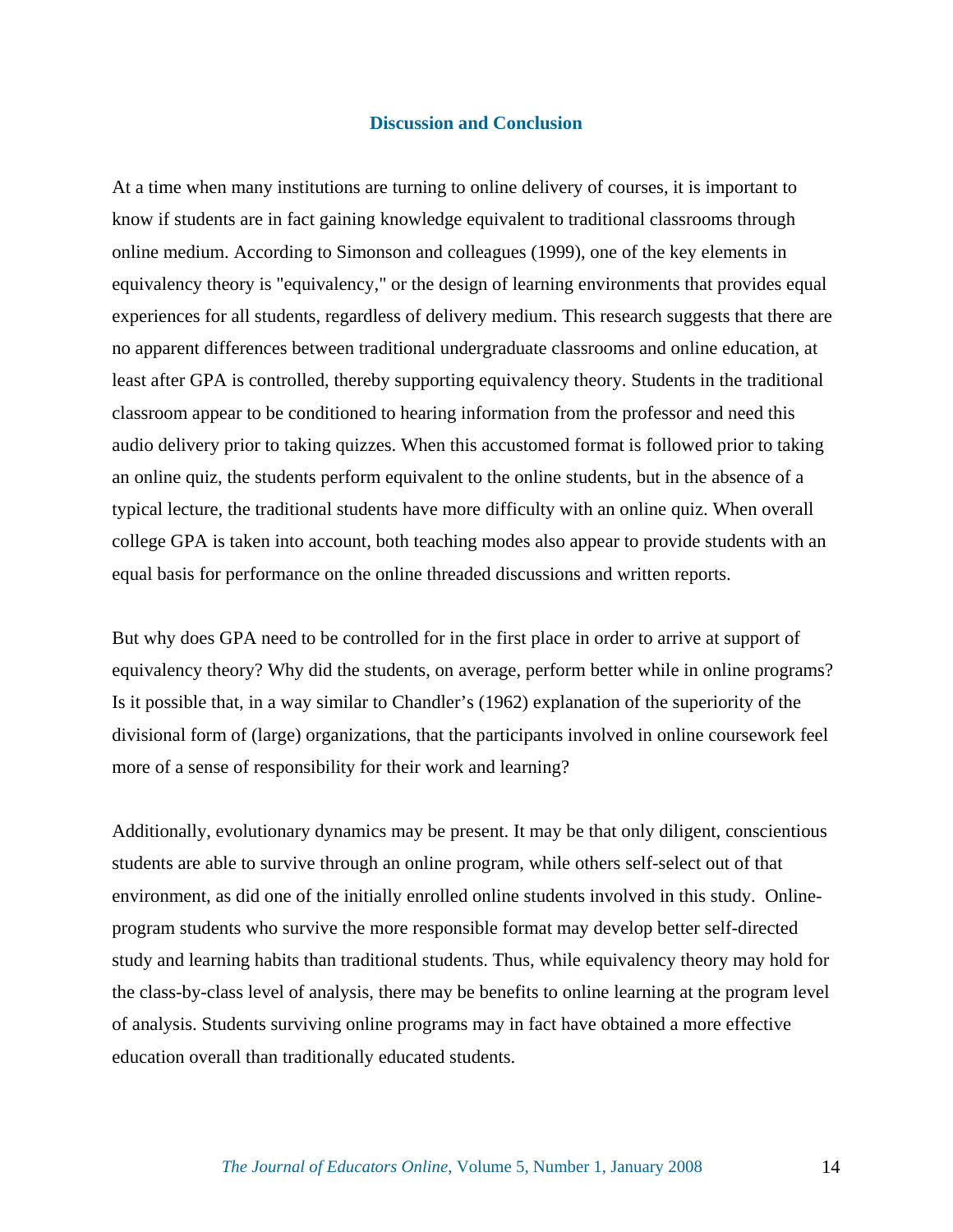This increase in learning effectiveness, however, raises the question of the efficiency of online learning. This format requires far more preparation and input from faculty than the traditional classroom setting. Is the increased learning effectiveness worth the tremendous increase in effort put forth by a department's faculty? A future study should analyze the costs and returns of each. Perhaps, as suggested by Arbaugh and Duray (2002), it is time for the online course to be priced higher than the equivalent traditional course.

An additional matter for further investigation concerns the results for the Chapter 11 quiz. Online students performed significantly better than traditional students in this material relative to all other course material, suggesting that some types of online content might be particularly more effective if offered only online. This leads to the idea of semi-online classes with a mix of traditional and online format, depending on the content of the learning material. For example, entire encyclopedic-type chapters could be relegated to an online format, thus giving traditionalformat teachers more time to teach more engaging topics. Perhaps schools will someday offer courses consisting of a mixed format of traditional and online components, arranged according to the empirical effectiveness identified by studies subsequent to this one.

Although the small sample size in this study requires caution in generalizing the findings to a larger population, it appears that both the traditional classroom and the online teaching methods in these classes provide students with an equally effective learning method. Any performance differences on the measurements in this study can be explained by the differences in GPA of the students taking the two types of classes. Perhaps the students who are drawn to online courses are actually better self-learners, intrinsically motivated to acquire knowledge beyond that necessary to merely pass the course. Many of the students in the online course were self-reported non-traditional students, which may have accounted for the higher overall GPA. This factor, however, leaves open the possibility that the online format itself may be responsible for higher student GPAs. Therefore, future studies should address the performance of non-traditional students and whether the online courses are their better choice for learning.

Future studies could also proceed in the direction of more experimental control when testing the support of equivalency theory as it applies to online versus traditional learning among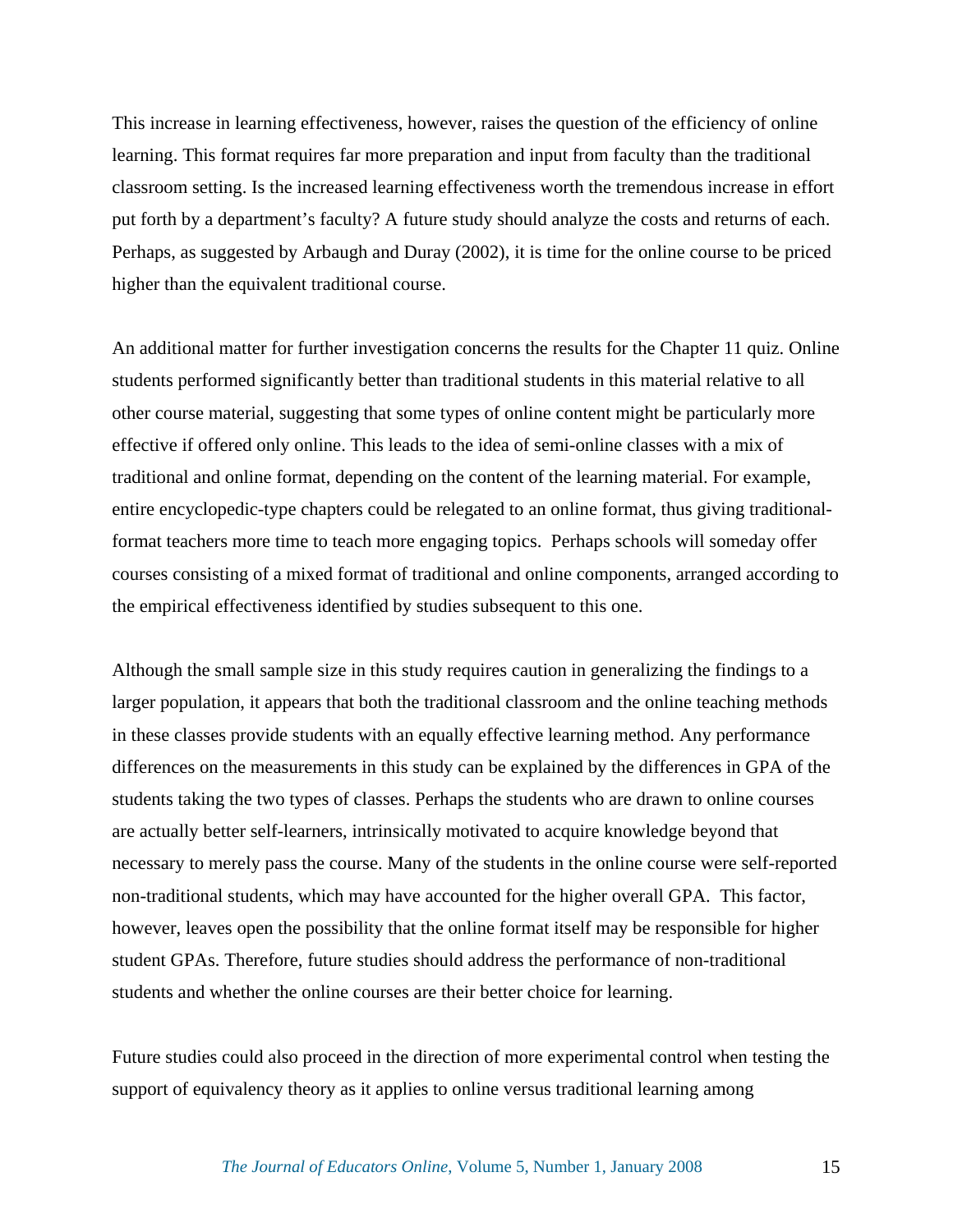undergraduate university students. More experimental control has the benefit of bringing to light various nuances and limits to the application and relevance of equivalency theory, as this study has attempted to demonstrate. Further studies in the direction of greater experimental control could include a randomized design from the same pool of students, perhaps tracing the same students over a number of courses. The surprising increase in variance among traditional classroom student scores (with the observed zeros for some online discussions) also suggests that more observations may provide more power to the test of equivalency theory.

Finally, the nature and testability of equivalency theory itself must be discussed. The field needs a theory that points to subtle differences to be supported by carefully designed empirical experiments rather than the current state of the field that supports equivalence with the aid of general ad-hoc trend studies that cannot reject equivalence. By adding to an emerging body of research in online vs. classroom business education that is moving away from designs that only compare end of course outcomes toward designs that examine the entirety of courses (Kock, Verville, & Garza, 2007; Sautter, 2007) this study contributes to the "second generation" comparison literature by moving the field toward the development of just such types of middlerange theories. Additional comprehensive comparison studies will allow for a rational scientific approach toward the integration of online learning with traditional learning. In further study, we may find that the inherent limitations of one format will be mitigated by the advantages of the other as they relate to the questions of learning efficiency and effectiveness.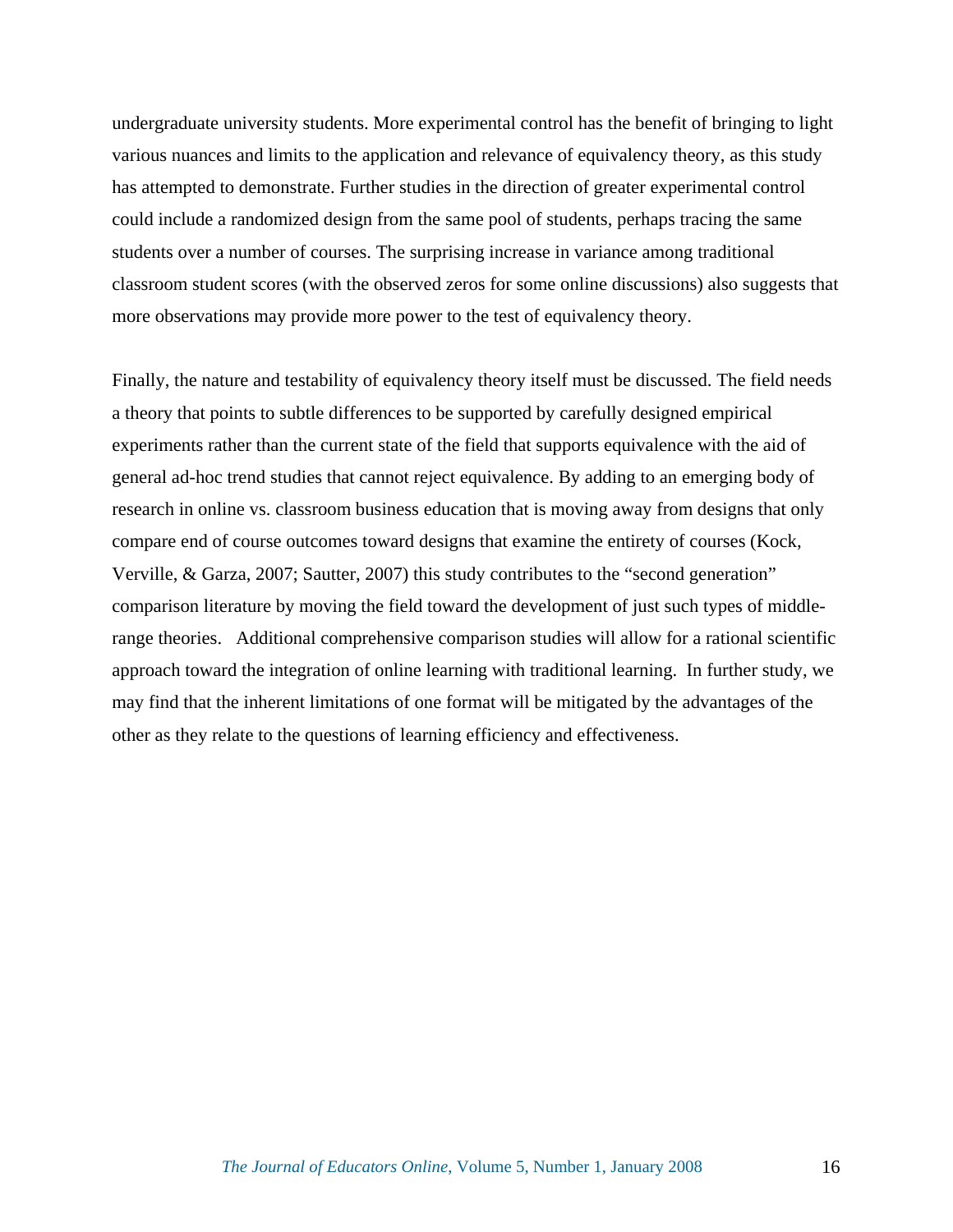#### **References**

- Alavi, M., & Leidner, D. E. (2001). Technology-mediated learning--A call for greater depth and breadth of research. *Information Systems Research*, 12(1), 1-10.
- Arbaugh, J. B. (2000). Virtual classroom versus physical classroom: An exploratory study of class discussion patterns and student learning in an asynchronous internet-based MBA course. *Journal of Management Education*, 24(2), 213-233.
- Arbaugh, J.B., & Duray, R. (2002). Technological and structural characteristics, student learning and satisfaction with web-based courses: An exploratory study of two on-line MBA programs. *Management Learning,* 33(3), 331-347.
- Bailey, J., Sass, M., Swiercz, P. M., Seal, C., & Kayes, D. C. (2005). Teaching with and through teams: Student-written, instructor-facilitated case writing and the signatory code. *Journal of Management Education*, 29, 39-59.
- Borthick, A. F., & Jones, D. R. (2000). The motivation for collaborative discovery learning online and its application in an information systems assurance course. *Issues in Accounting Education*, 15(2), 181-210.
- Brower, H. H. (2003). On emulating classroom discussion in a distance-delivered OBHR course: Creating an on-line learning community. *Academy of Management: Learning and Education*, 2(1), 22-36.
- Chandler, A. D., Jr. (1962). *Strategy and structure: Chapters in the history of the American industrial enterprise*. Cambridge: MIT Press.
- Clarke III, I.; Flaherty, T. B., & Mottner, S. (2001). Student perceptions of educational technology tools. *Journal of Marketing Education*, 23(3), 169-177.
- Clouse, S. F., & Evans, G. E. (2003). Graduate business students' performance with synchronous and asynchronous interaction e-learning methods. *Decision Sciences Journal of Innovative Education***,** 1, 181-202.
- Cudd, M., Lipscomb, T., & Tanner, J. (2003). Technology in the classroom: An assessment of hardware and software use in finance instruction. *Journal of Education for Business*. 78(5), 244-248.
- Dellana, S. A., Collins, W. H., & West, D. (2000). On-line education in a Management Science course: Effectiveness and performance factors. *Journal of Education for Business*, 76(1), 43-47.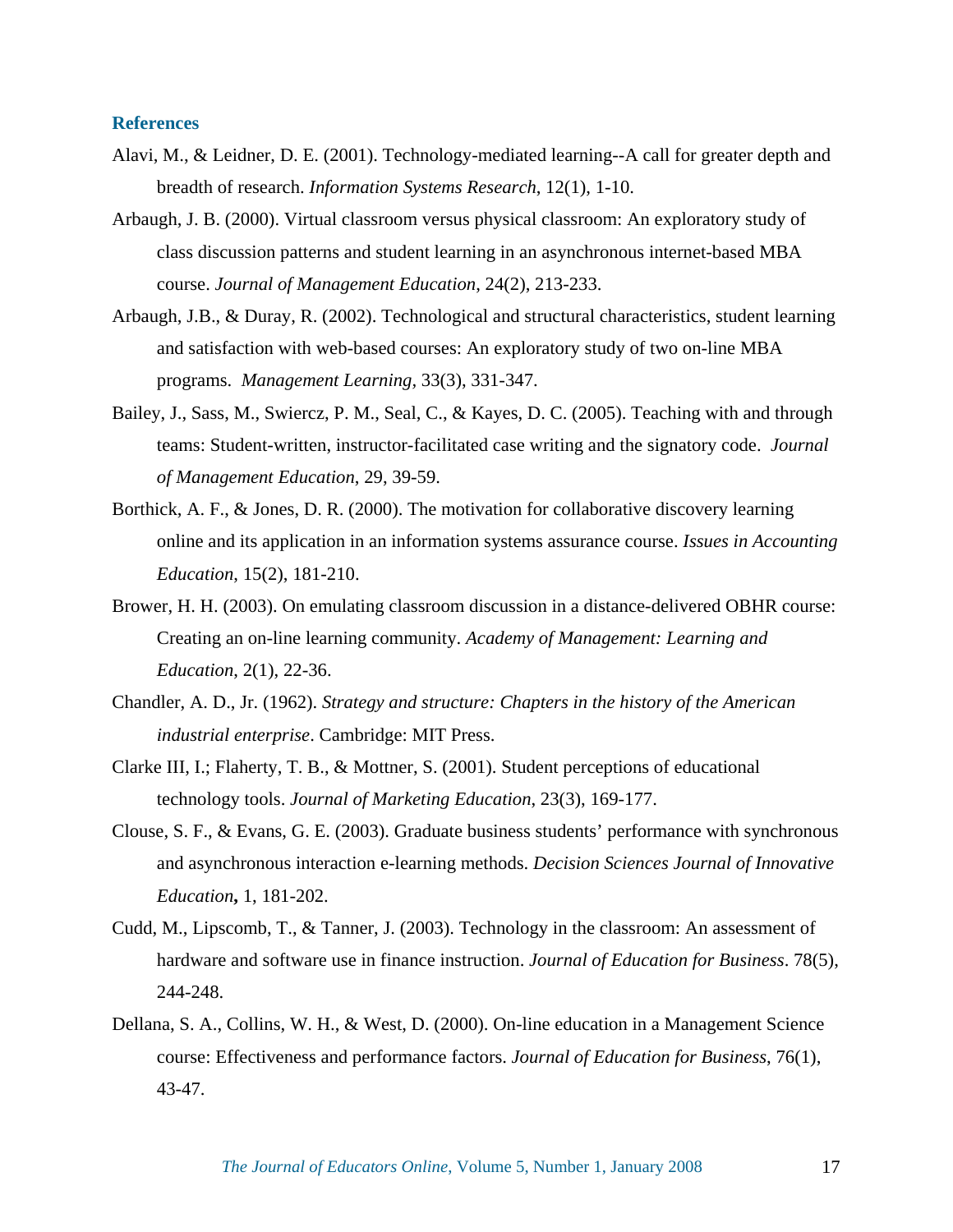- Fornaciari, C. J., & Dean, K. L. (2005). Experiencing organizational work design: Beyond Hackman and Oldham. *Journal of Management Education*, 29, 631-653.
- Frank, S. L. (2002). Web-based collaboration: Are students ready? *The Applied Business Research Conference Proceedings*, March 2002.
- Friday, E., Friday-Stroud, S. S., Green, A. L., & Hill. A. Y. (2006). A multi-semester comparison of student performance between multiple traditional and online sections of two management courses. *Journal of Behavioral and Applied Management*, 8(1), 66-81.
- Jones, S. (2002). *The internet goes to college: How students are living in the future with today's technology.* Washington, D.C.: Pew Internet & American Life Project.
- Katz, R. N. (1999). Competitive strategies for higher education in the information age. In R.N. Katz and Associates (Eds.), *Dancing with the devil: Information technology and the new competition in higher education* (pp. 27-49). San Francisco, CA: Jossey-Bass.
- Kock, N., Verville, J., & Garza, V. (2007). Media naturalness and online learning: Findings supporting both the significant- and no-significant-difference perspectives. *Decision Sciences Journal of Innovative Education*, 5, 333-355.
- Martins, L. L., & Kellermanns, F. W. (2004). A model of business school student's acceptance of a web-based course management system. *Academy of Management Learning & Education*, 3(1), 7-26.
- McLaren, C. H. (2004). A comparison of student persistence and performance in online and classroom business statistics experiences. *Decision Sciences Journal of Innovative Education*, 2, 1-10.
- Meisel, S. & Marx, B. (1999). Screen-to-screen versus face-to-face: Experiencing the differences in management education. *Journal of Management Education***,** 23, 719-731.
- Perreault, H., Waldman, L., & Zhao, M. (2002). Overcoming barriers to successful delivery of distance-learning courses. *Journal of Education for Business*, 77(6), 313-318.
- Piccoli, G., Ahmad, R., & Ives, B. (2001). Web-based virtual learning environments: A research framework and a preliminary assessment of effectiveness in basic IT skills training. *MIS Quarterly*, 25, 401-426.
- Sautter, P. (2007). Designing discussion activities to achieve desired learning outcomes: Choices using mode of delivery and structure. *Journal of Marketing Education*, 29(2), 122-131.